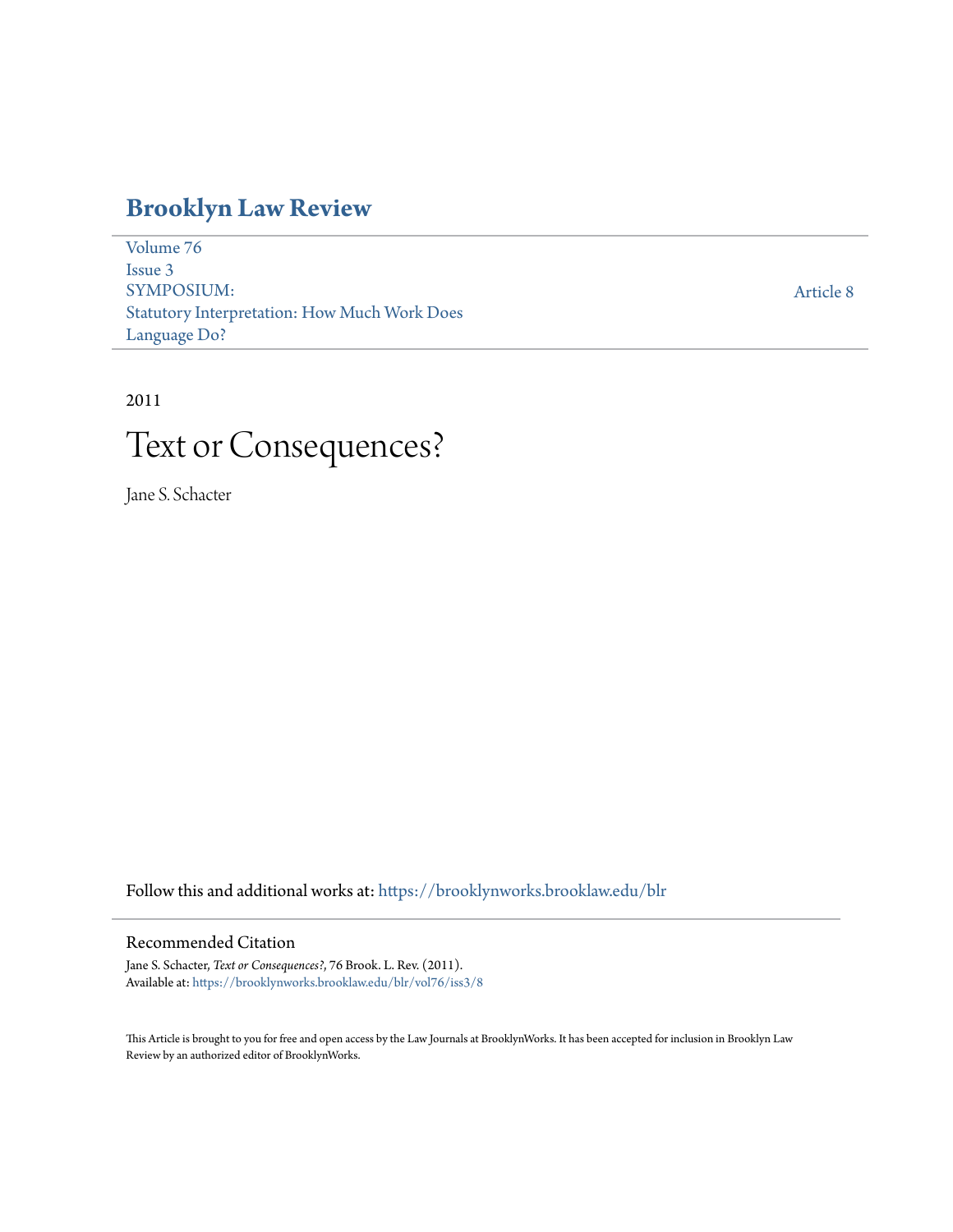# Text or Consequences?

*Jane S. Schacter*†

#### I. INTRODUCTION

The magnetic pull of taxonomy is a well-worn feature of scholarship in the realm of statutory interpretation and beyond. Casting competing theories in bold relief and in terms of what separates them produces sharp and lively exchanges. And so it has been with textualism in statutory interpretation. The approach was once dubbed the "new textualism," though presumably the moniker of novelty can be dropped now that twenty years have passed since textualism first appeared, close on the heels of its avatar, Justice Antonin Scalia, taking his seat on the Supreme Court. In those two decades, textualism has been set against intentionalism, purposivism, dynamic interpretation, pragmatism, and other worthy competitors in a vigorous normative debate.<sup>2</sup>

As part of this contest over interpretive first principles, Justices Scalia and Stephen Breyer have engaged one another repeatedly, and they show no sign of fatigue as they continue a long-running interpretive road show that has brought this debate to various venues and to C-SPAN viewers.<sup>3</sup> The lines of

<sup>†</sup> William Nelson Cromwell Professor of Law, Stanford Law School. Thanks to Jessica Spradling for excellent research assistance and to the participants in the Symposium for helpful comments and discussions. 1

*See* William N. Eskridge, Jr., *The New Textualism*, 37 UCLA L. REV. 621, 623 (1990). 2

*See generally* WILLIAM N. ESKRIDGE, JR. ET AL., CASES AND MATERIALS ON LEGISLATION 765-98 (4th ed. 2007).

Justice Scalia's core ideas are concisely laid out in ANTONIN SCALIA, A MATTER OF INTERPRETATION (1997). Justice Breyer's competing views on legislative history are laid out in Stephen Breyer, *On the Uses of Legislative History in Interpreting Statutes*, 65 S. CAL. L. REV. 845 (1992), and his broader views on the centrality of statutory purpose are laid out in STEPHEN BREYER, MAKING OUR DEMOCRACY WORK 88- 105 (2010). The two have debated each other numerous times. *See, e.g.*, Brooke Bellomy, *Justices Scalia, Breyer Speak at Lecture Series*, DAILY TOREADOR (Nov. 14, 2010), http://www.dailytoreador.com/news/article\_7bf7c942-f04a-11df-b524-0017a4a78c22.html; *Constitutional Conversation* (C-SPAN television broadcast Apr. 21, 2005), *available at* http://www.c-spanvideo.org/program/Conversation; *Constitutional Issues* (C-SPAN television broadcast Dec. 5, 2006), *available at* http://www.c-spanvideo.org/program/ ConstitutionalIss; *Original Intent and a Living Constitution* (C-SPAN television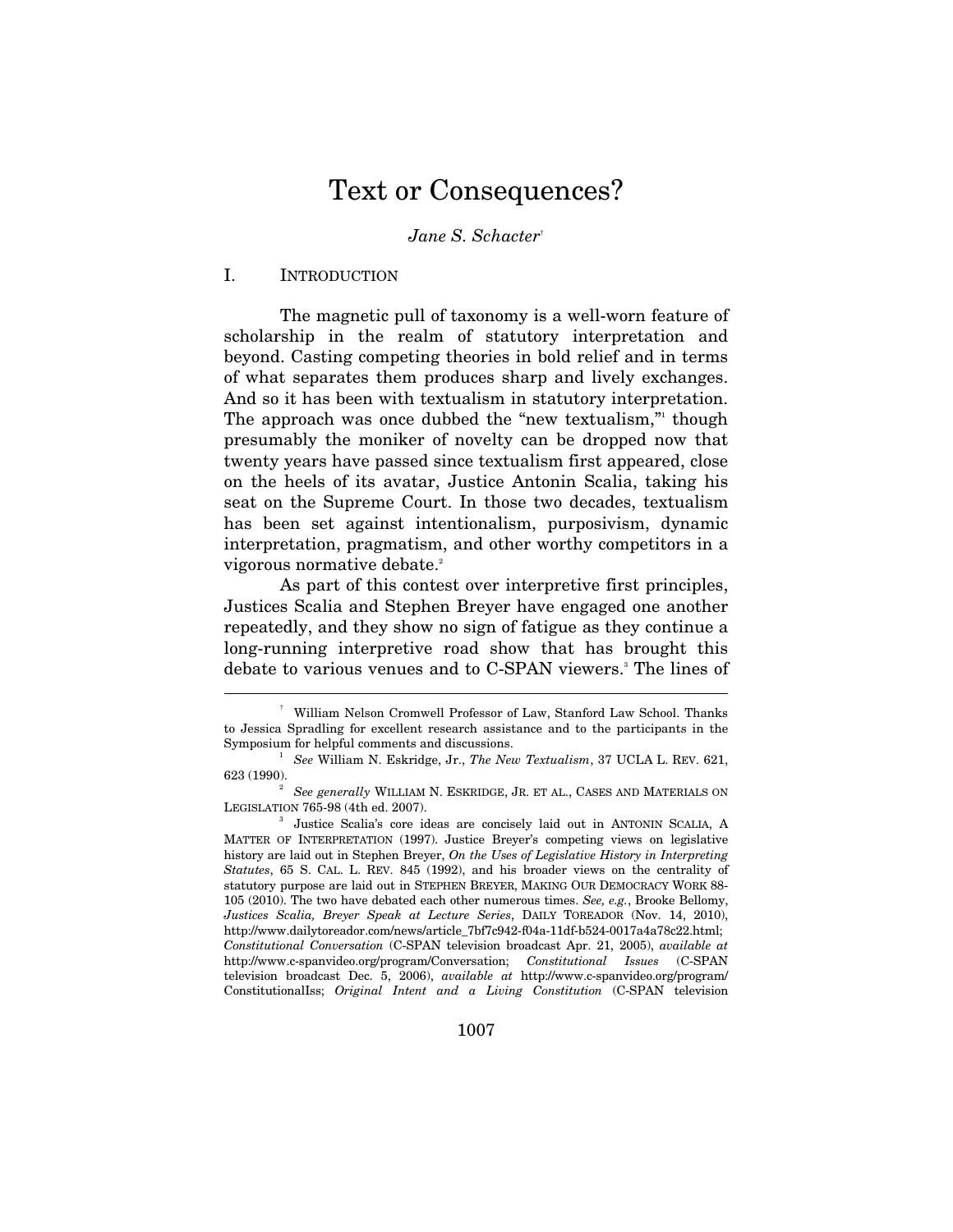the overall debate are, by now, familiar.<sup>4</sup> Scalia stresses the singular legitimacy and crisp constitutional pedigree of statutory text, and the imperative of suppressing judicial policymaking.<sup>5</sup> Breyer trumpets the greater commitment of his approach to values like meaningful legislative supremacy, the functional value of consulting legislative history, and the pragmatic virtues of a nondogmatic approach that is open to an eclectic range of interpretive resources.<sup>6</sup>

It has become somewhat common for observers of this debate to proclaim that "we are all textualists now."7 Indeed, some commentators have flatly declared the triumph of textualism, though it is uncertain just what that means in light of the distinctions drawn by some of the same observers between "moderate" and "aggressive" textualism, and associated arguments about the convergence of text- and intent-based theories.<sup>8</sup> The convergence hypothesis has been resisted in some quarters based on the belief that textualism is implacably "radical" at its conceptual core. This radicalism, however, has been ascribed more to scholarly proponents of textualism than to those who practice it as judges.

It is the gap between theory and practice that I would like to reflect on in this short essay. To borrow from the law and society framework and adapt the idea for our purposes, let us call it the gap between textualism on the books (its formal theory) and textualism in action (how it is actually applied in

 *See, e.g.*, Molot, *supra* note 7, at 43; Caleb Nelson, *What Is Textualism?*, 91 VA. L. REV. 347, 348-49 (2005).

broadcast Mar. 23, 2010), *available at* http://www.c-spanvideo.org/program/Intenta; *Principles of Constitutional and Statutory Interpretation* (C-SPAN television broadcast Oct. 26, 2009), *available at* http://www.c-spanvideo.org/program/Statuto. 4

For a concise overview, see Abbe R. Gluck, *The States as Laboratories of Statutory Interpretation: Methodological Consensus and the New Modified Textualism*, 119 YALE L.J. 1750, 1761-68 (2010).

 $5$  See generally SCALIA, supra note 3.

*See generally* BREYER, *supra* note 3; Breyer, *supra* note 3.

*See* Jonathan R. Siegel, *Textualism and Contextualism in Administrative*  Law, 78 B.U. L. REV. 1023, 1057 (1998) ("In a significant sense, we are all textualists now."); *see also, e.g.*, William N. Eskridge, Jr., *All About Words: Early Understandings of the "Judicial Power" in Statutory Interpretation, 1776-1806*, 101 COLUM. L. REV. 990, 1090 (2001) ("[T]he proposition that statutory text . . . ought to be the primary source of statutory meaning . . . needs little defense today. We are all textualists."); Jonathan T. Molot, *The Rise and Fall of Textualism*, 106 COLUM. L. REV. 1, 43 (2006) ("[W]e are all textualists in an important sense."); Marjorie O. Rendell, *2003—A Year of Discovery:*  Cybergenics *and Plain Meaning in Bankruptcy Cases*, 49 VILL. L. REV. 887, 887 (2004) ("We are all textualists now."). 8

<sup>9</sup> *See generally* Jonathan R. Siegel, *The Inexorable Radicalization of Textualism*, 158 U. PA. L. REV. 117 (2009).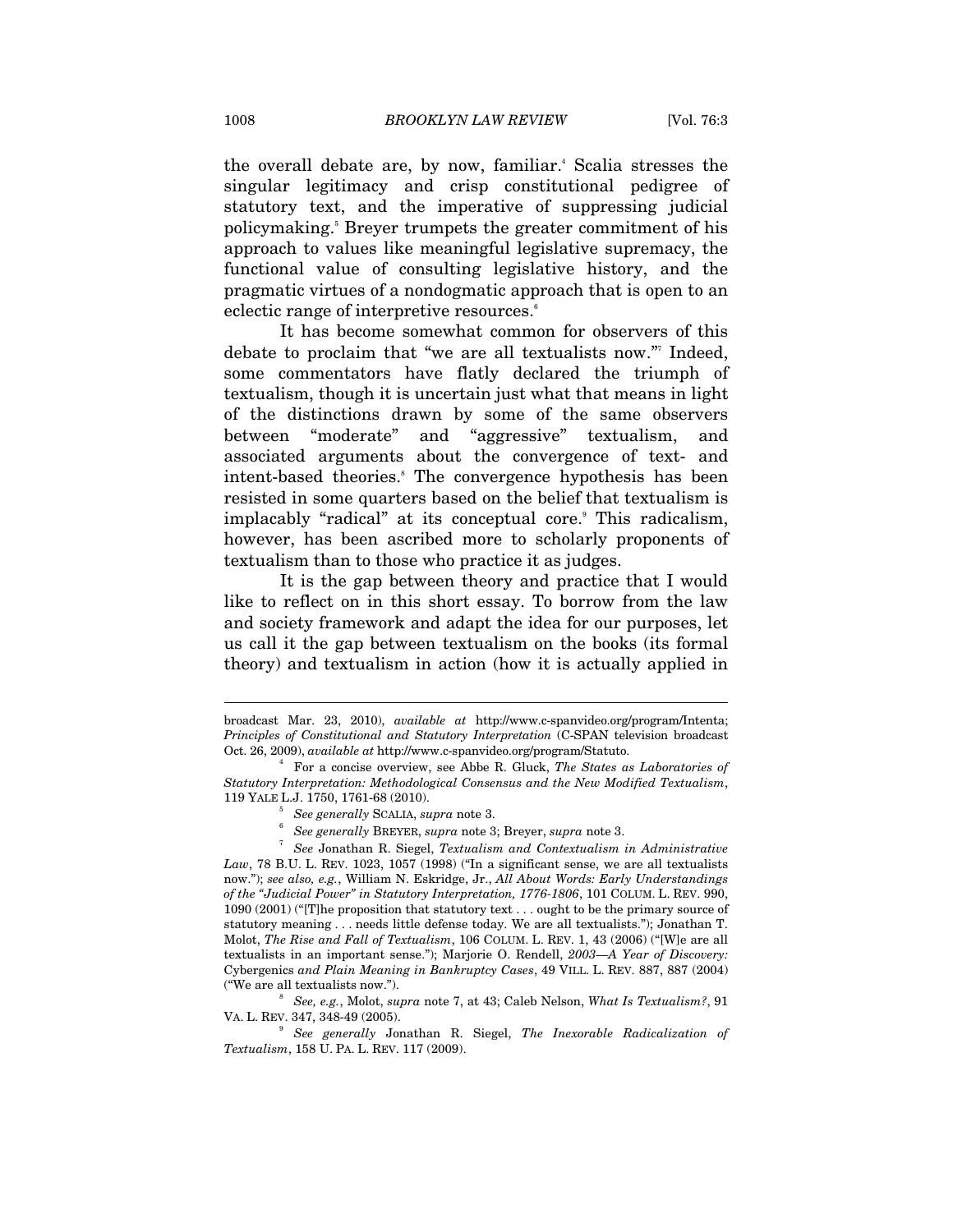cases). I have no quarrel with the idea that textualism on the books can be quite radical. I would like to suggest, though, that textualism in action can be, and often is, deployed in a far more pragmatic way, and that highlighting that point can suggest some new normative inquiries. To develop this point, I will use as my frame of reference the interpretation of federal statutory law,<sup>10</sup> and focus on textualism's most famous adherent. That seems only appropriate as this symposium coincides with Justice Scalia's twenty-fifth anniversary on the Supreme Court. The particular point I would like to press is this: while textualism on the books conspicuously eschews the legitimacy of consequentialism in statutory interpretation, textualism in action often uses strikingly consequentialist methods. In other words, it can and does argue for and against particular interpretations of statutory language based explicitly on the policy consequences that would follow—consequences that are *not* imputed to Congress as part of the legislative purpose.

I mean something less global and more refined than a general claim that "textualism is as activist as anything else." In particular, I mean the specific idea that judicially determined policy consequences can, and often do, figure quite prominently in textualist reasoning and method. This idea is, of course, anathema to the intellectual claims and premises of textualist theory. Indeed, on occasion, Justice Scalia has gone out of his way to dissociate himself explicitly from this style of argument, saying, for example, "I do not think . . . that the avoidance of unhappy consequences is adequate basis for interpreting a text."11 Revealing and probing this aspect of textualism in practice can give us a fuller and more accurate picture of the method, and open up an important set of prescriptive questions that are missed when we take textualism at face value and debate its wisdom only as an abstraction.

#### II. DISCUSSION

 $\overline{a}$ 

Textualism's consequentialist tendencies are apparent at three levels of analysis: general claims of substantive goods it supposedly produces; the textual canons it accommodates

 $10$  The idea of looking at textualism in action ought to extend to state courts as well, though that question is beyond my scope here. *See generally* Gluck, *supra* note 4 (gathering empirical evidence suggesting "modified textualism" is alive and well in the state courts).  $11$  Nixon v. Mo. Mun. League, 541 U.S. 125, 141 (2004) (Scalia, J., concurring).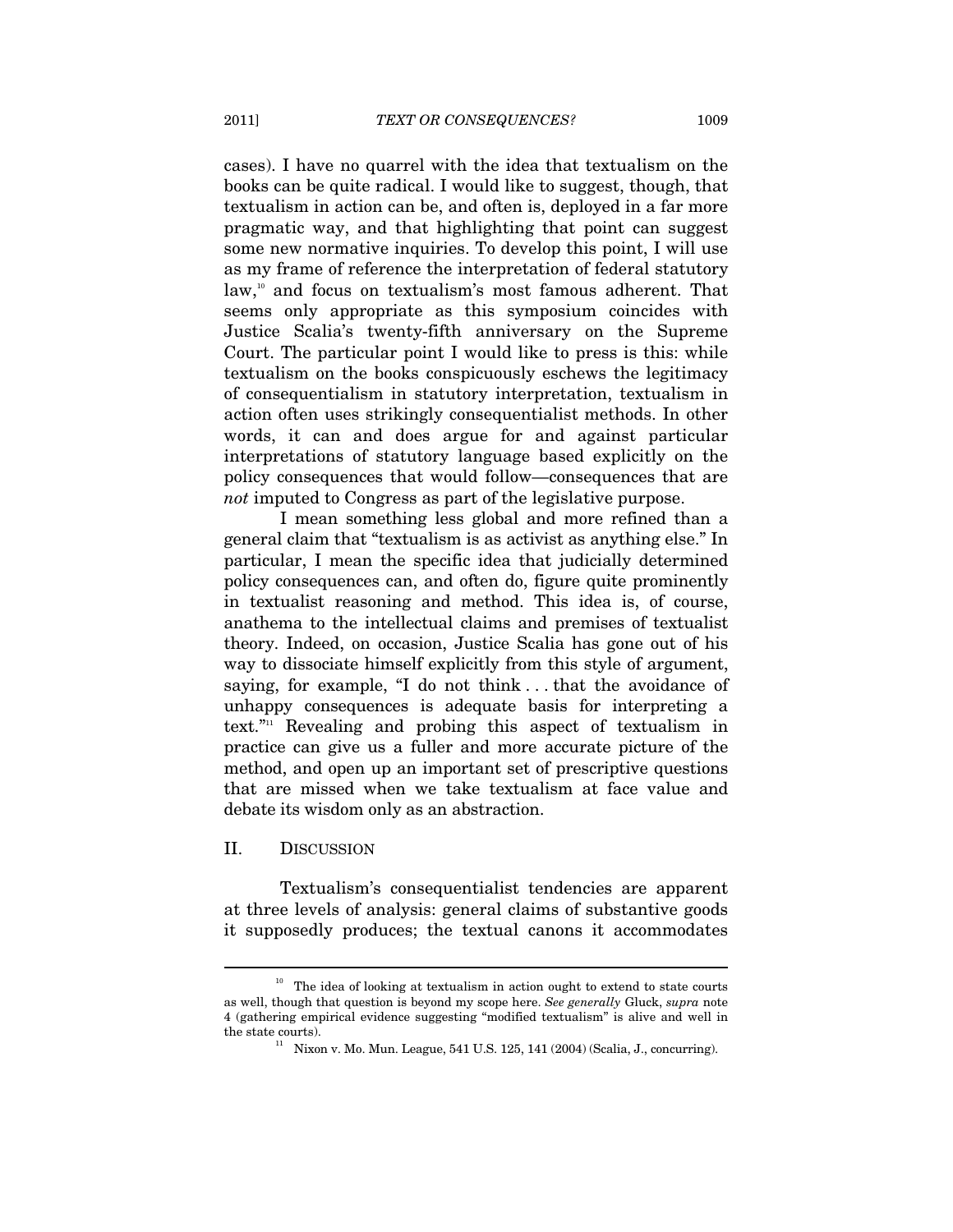and employs; and particular statutory readings related to policy consequences.

First, at the most general level, textualism is itself conceived and justified in strikingly consequentialist terms. Consider the many salutary results claimed by its proponents. Among other things, textualism is said to encourage judicial restraint;<sup>12</sup> promote democratic values;<sup>13</sup> avoid the particular "harm" that results from permitting courts to "psychoanalyze[] Congress rather than read<sup>[]</sup> its laws";<sup>14</sup> curb the undue influence of lobbyists, interest groups, and unelected staffers;<sup>15</sup> and further the rule of law by making the meaning of statutory law more accessible to citizens.<sup>16</sup> And the list might go on.<sup>17</sup>

To be fair, the justification for textualism might be restated as more intrinsic than instrumental by focusing on the familiar claim that the Constitution demands textualist methodology.18 But that claim depends on a contestable view of the Constitution—and one that is itself bound up with, and inspired by, the institutional consequences it is said to produce. Moreover, the other, and more obviously consequentialist, claims for textualism enumerated above persist. Rather than have a somewhat metaphysical debate about the difference between a consequence and a claim of inherent worth, then, let us simply stipulate that proponents of textualism commonly tout several desirable consequences that they claim their approach will produce.

Second, Justice Scalia's textualism accepts and accommodates a number of canons that can be, and have been,

<sup>12</sup> SCALIA, *supra* note 3, at 17-18 (arguing that intentionalism allows judges to "pursue their own objectives and desires" and should thus be replaced by textualism,

which will confine them to "what the legislature said," not "what it *meant*").<br><sup>13</sup> See Chisom v. Roemer, 501 U.S. 380, 417 (1991) (Scalia, J., dissenting) (arguing that textualism will give Congress "a sure means by which it may work the people's will").

<sup>15</sup> *See* Blanchard v. Bergeron, 489 U.S. 87, 98-99 (1989) (Scalia, J., concurring); SCALIA, *supra* note 3, at 32-37.<br><sup>16</sup> *See* SCALIA, *supra* note 3, at 17 (comparing intentionalism to Nero's

<sup>&</sup>quot;posting edicts high up on the pillars, so that they could not easily be read"). 17 *See generally* John F. Manning, *The Absurdity Doctrine*, 116 HARV. L. REV.

<sup>2387, 2476 &</sup>amp; n.319 (2003) (citing portions of Lon L. Fuller, *The Case of the Speluncean Explorers*, 62 HARV. L. REV. 616, 636 (1949), as a defense of formalism of the textualist sort in terms of its costs and consequences). 18 SCALIA, *supra* note 3, at 34-35.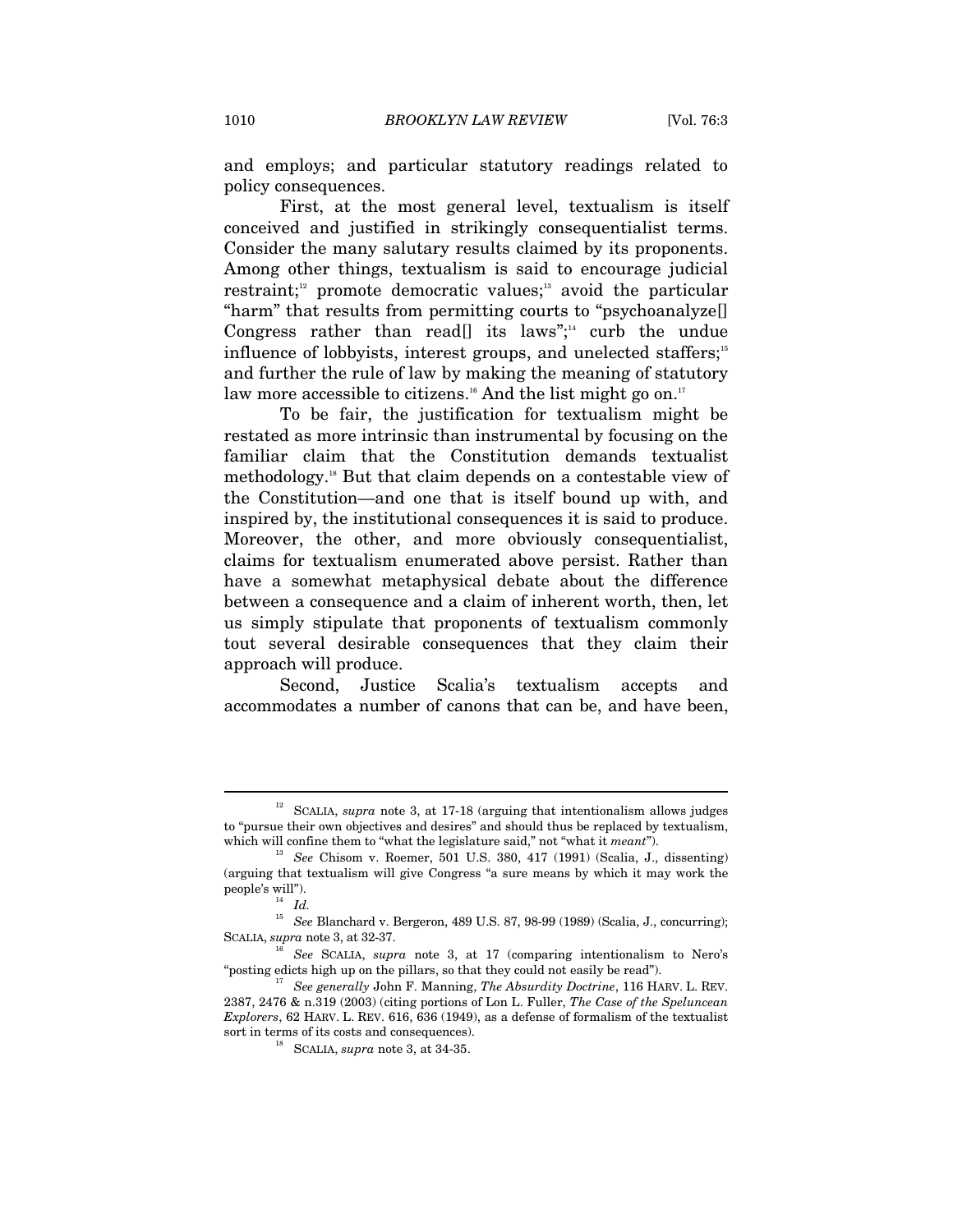deployed in consequentialist fashion.<sup>19</sup> As a general matter, Scalia has criticized substantive canons as questionable "diceloading rules."<sup>20</sup> But he has approved the use of what he calls "established canons of construction," which he suggests can be properly employed to show that "some permissible meaning other than the ordinary one applies."21 The mother of all consequentialist canons is undoubtedly the rule that statutes should not be construed to produce absurd results. By definition, the absurdity doctrine is oriented precisely to avoiding bad policy consequences. In a textualist critique of this canon, John Manning collected a number of opinions in which Scalia (as well as textualist Judge Frank Easterbrook) employed it or approved of its use.<sup>22</sup> Manning argues that textualism ought to banish the absurdity canon—or, on my reading of his argument, drive the canon underground by reframing it in terms of background conventions.23 His own critique notwithstanding, however, Manning freely acknowledges that neither Justice Scalia—nor for that matter Judge Easterbrook—have jettisoned absurdity in the name of textualism.<sup>24</sup> Interestingly, Scalia has not only applied the absurdity canon on its own, but has, on occasion, linked it with more semantically oriented canons, such as *expressio unius*, 25 thus giving those kinds of canons their own consequentialist twist.

The consequentialist use of canons as part of textualism is not limited to absurdity. Other canons deemed "established"

*Exceptions*, ISSUES IN LEGAL SCHOLARSHIP, Nov. 2002, http://www.bepress.com/cgi/ viewcontent.cgi?article=1035&context=ils. 24 Manning, *supra* note 17, at 2419-20, 2471.

<sup>&</sup>lt;sup>19</sup> On the general ways in which canons are associated with the justices' ideologies, see James J. Brudney & Corey Ditslear, *Canons of Construction and the* 

<sup>&</sup>lt;sup>20</sup> SCALIA, *supra* note 3, at 28-29.<br><sup>21</sup> Chisom v. Roemer, 501 U.S. 380, 404 (1991) (Scalia, J., dissenting).

<sup>22</sup> *See* Manning, *supra* note 17, at 2419 nn.122-23 (citing Burns v. United States, 501 U.S. 129, 135 (1991) (Scalia, J., joining majority opinion); Green v. Bock Laundry Mach. Co., 490 U.S. 504, 527-28 (1989) (Scalia, J., concurring); City of Columbus v. Ours Garage & Wrecker Serv., Inc., 536 U.S. 424, 449 n.4 (2002) (Scalia, J., dissenting); INS v. Cardoza-Fonseca, 480 U.S. 421, 452 (1987) (Scalia, J., concurring); United States v. Seaboard Sur. Co., 236 F.3d 883, 885 (7th Cir. 2001) (Easterbrook, J.); Kerr v. Puckett, 138 F.3d 321, 323 (7th Cir. 1998) (Easterbrook, J.)). 23 Manning, *supra* note 17, at 2419-31; *see also* John C. Nagle, *Textualism's* 

<sup>25</sup> *Expressio unius est exclusio alterius* reflects the idea that including particular things in a statute implies the exclusion of others. *See* BLACK'S LAW DICTIONARY 620 (8th ed. 2004). Justice Scalia has indicated support for the idea that the absurdity principle imposes a limitation on *expressio unius. See* Pauley v. Bethenergy Mines, Inc., 501 U.S. 680, 719-20 (1991) (Scalia, J., dissenting); Burns v. United States, 501 U.S. 129, 136-38 (1991) (Scalia, J., joining majority opinion).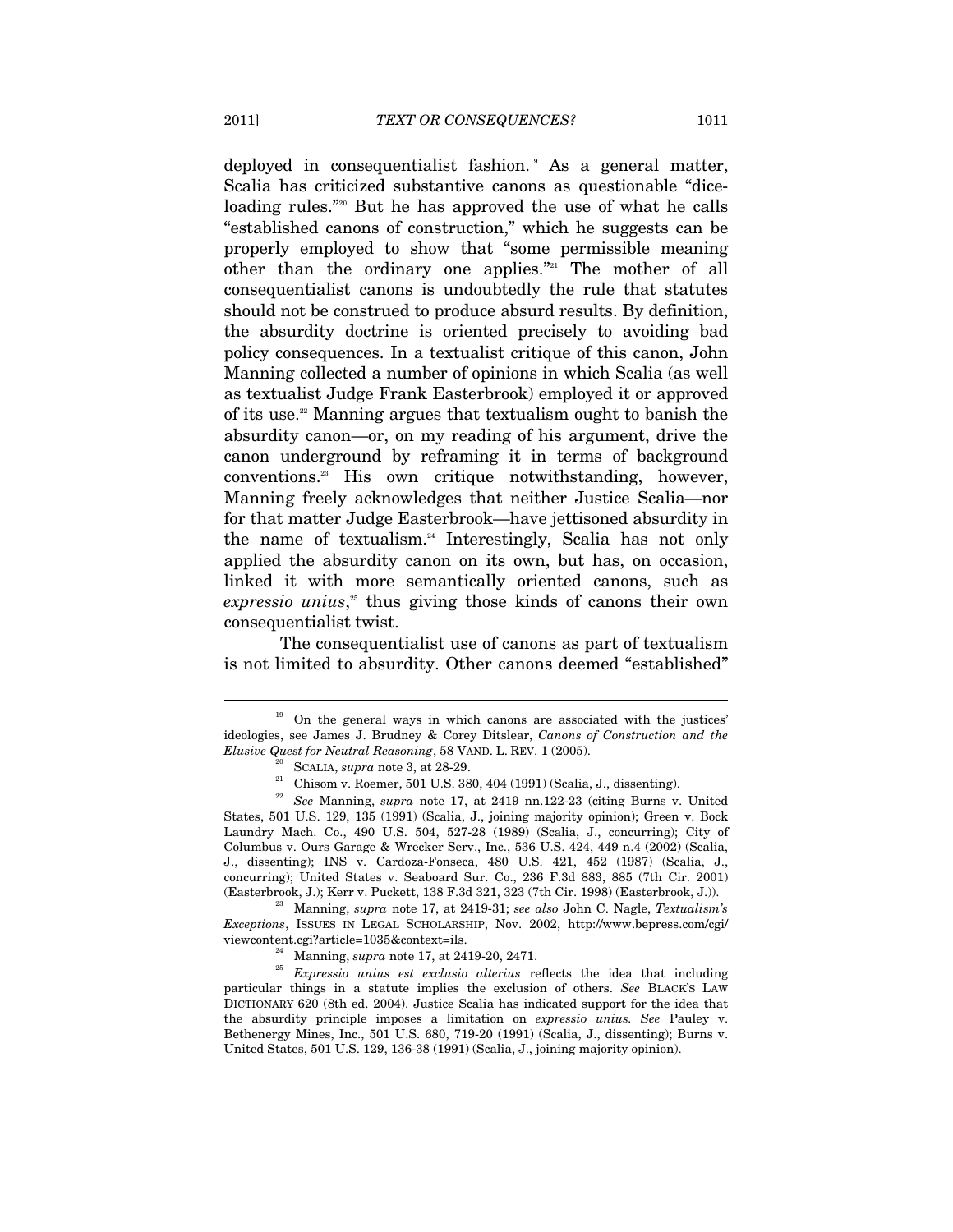by Scalia have also been used in this way.<sup>26</sup> For example, Scalia has invoked clear statement rules in ways explicitly calibrated to preventing policy consequences deemed inconsistent with the normative tenets underlying such rules. In the realm of federalism, for example, he argued in *Rapanos v. United States* against an interpretation of the Clean Water Act that would "authorize an unprecedented intrusion into traditional state authority."<sup>27</sup> There are substantial questions about whether the clear statement rule employed in *Rapanos* can credibly be considered well established given its recent vintage, but the pertinent point for our purposes is the manner in which it was used, not the fact of use itself.

In the realm of disability law, Justice Scalia has used a clear statement rule to argue against the application of Title III of the Americans with Disabilities Act to foreign-flag ships. In this context, he appealed to, among other things, the risk of subjecting ships to inconsistent international regulatory requirements.<sup>28</sup> These arguments can be reframed as matters of reasonable meaning (as in, "what sensible Congress would trample state prerogatives or create the risk of international commercial chaos in this fashion?"), but that strikes me as a thin defense against the claim of canonical consequentialism. We can go through a similar exercise with respect to other canons as well.<sup>29</sup>

Third, and perhaps most significant for my analysis, textualism can be deployed in a consequentialist fashion when, without regard to canons, particular readings of a statutory term are preferred or disfavored based on the policy consequences that such readings are thought likely to produce. I am thinking here of instances in which the relevant policy consequences are *not* attributable in a specific way to congressional choice. Take, for example, Justice Scalia's

<sup>26</sup> For a discussion of canons deemed "established" by Scalia, and a critique of the category itself, see Philip P. Frickey, *Interpretive-Regime Change*, 38 LOY. L.A. L. REV. 1971, 1987-92 (2005). 27 Rapanos v. United States, 547 U.S. 715, 738 (2006).

<sup>&</sup>lt;sup>28</sup> Spector v. Norwegian Cruise Line Ltd., 545 U.S. 119, 149 (2005) (Scalia, J., dissenting). 29 *See* Brudney & Ditslear, *supra* note 19, at 13 nn.48-51 (listing examples of

opinions that utilize canons, several of which are authored or joined by Justice Scalia, including: *Barnhart v. Sigmon Coal Co.*, 534 U.S. 438, 452-53 (2002) (*expressio unius*); *Circuit City Stores v. Adams*, 532 U.S. 105, 114-15 (2001) (*esjudem generis*); *Sutton v. United Air Lines, Inc.*, 527 U.S 471, 482, 487 (1999) (Whole Act Rule); and *Ford Motor Co. v. EEOC*, 458 U.S. 219, 225-26, 226 n.8, 233 n.19 (1982) (*in pari materia*)); *see also supra* text accompanying note 22.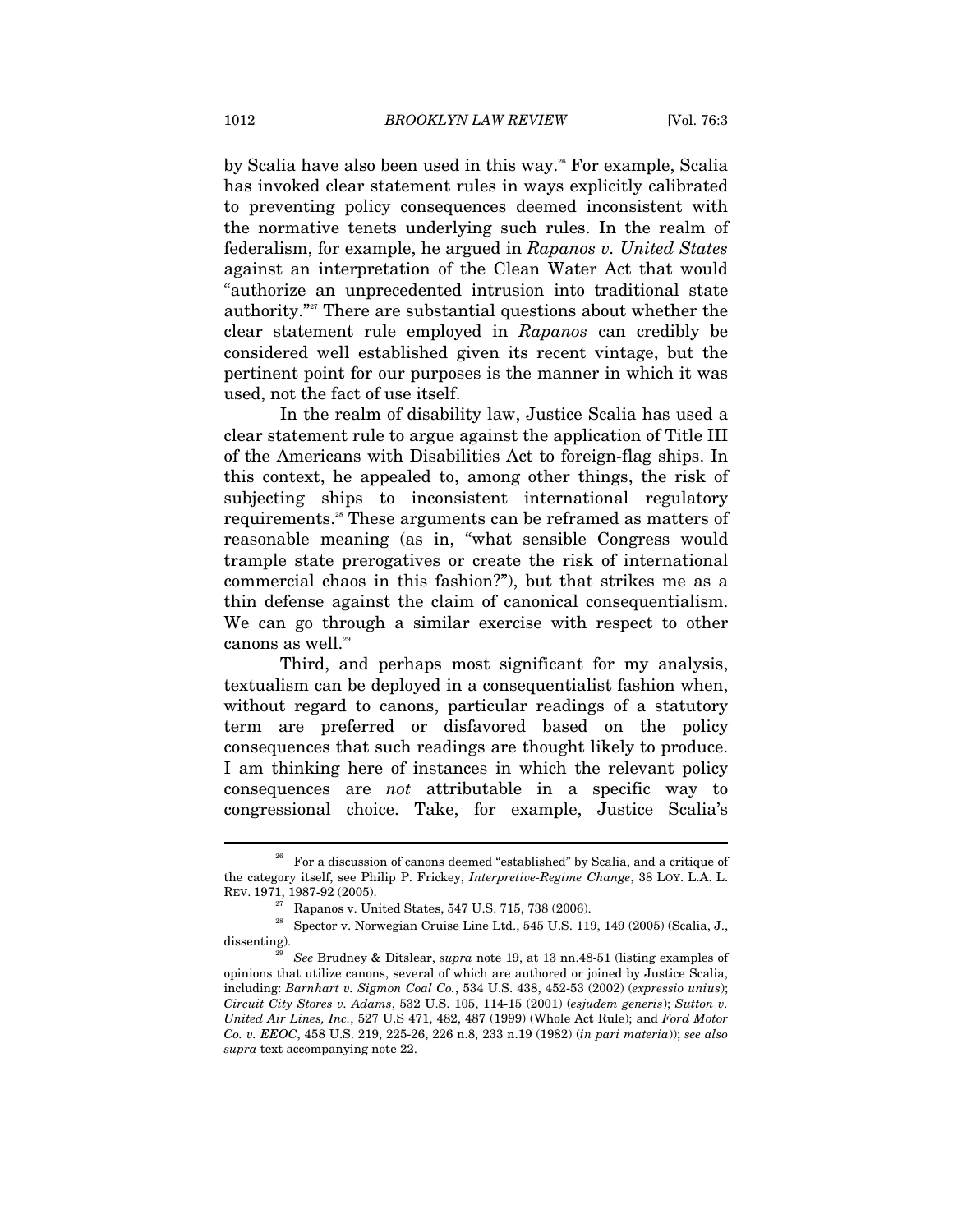*Rapanos* opinion interpreting the Clean Water Act. He not only invoked the clear statement rule alluded to above, but also launched a screed against the excesses of federal regulation, citing \$1.7 billion in annual costs incurred by those seeking wetlands permits and helping to make a consequentialist case for his reading of the statutory terms.<sup>30</sup>

Consider, as well, Scalia's dissent in *Babbitt v. Sweet Home*. 31 In vigorously disputing the majority's construction of the term "take" in the Endangered Species Act to include habitat modification, Scalia made many arguments, including that

it produces a result that no legislature could reasonably be thought to have intended: A large number of routine private activities—for example, farming, ranching, roadbuilding, construction and logging—are subjected to strict-liability penalties when they fortuitously injure protected wildlife, no matter how remote the chain of causation and no matter how difficult to foresee (or to disprove) the "injury" may be (e.g., an "impairment" of breeding). $32$ 

Note that this argument collects and emphasizes a set of consequences thought to be beyond the pale, but does not attempt to impute this concern to the enacting Congress in any specific or factual sense. It loosely invokes a hypothetical Congress, but employs a rhetorical device that, in previous work, I have argued is akin to "the Court more or less play[ing] ventriloquist to a hypothetical congressional dummy" because "[t]he important move here is the one made by the Court, not Congress: the identification of the policy baseline against which the range of plausible legislative meanings is gauged."<sup>33</sup>

In an article about the 1998 Supreme Court term, I called this category of interpretive resources "judiciallyselected policy norms."34 When Justice Scalia argued in various cases during that term, for example, that a proffered reading of a statute should be rejected because it would undermine settlement incentives, lead to expensive factual inquiries, generate boondoggles, create a zany system, or produce perverse policy results of various stripes, $*$  he chose the critical

l

<sup>&</sup>lt;sup>30</sup> Rapanos, 547 U.S. at 721.<br><sup>31</sup> Babbitt v. Sweet Home Chapter of Cmtys. for a Great Or., 515 U.S. 687,

<sup>714 (1995) (</sup>Scalia, J., dissenting). 32 *Id*. at 721-22. 33 Jane S. Schacter, *The Confounding Common Law Originalism in Recent Supreme Court Statutory Interpretation*: *Implications for the Legislative History Debate and Beyond*, 51 STAN. L. REV. 1, 25 (1998). 34 *Id.*

<sup>35</sup> *See id.* at 63-71 app. B.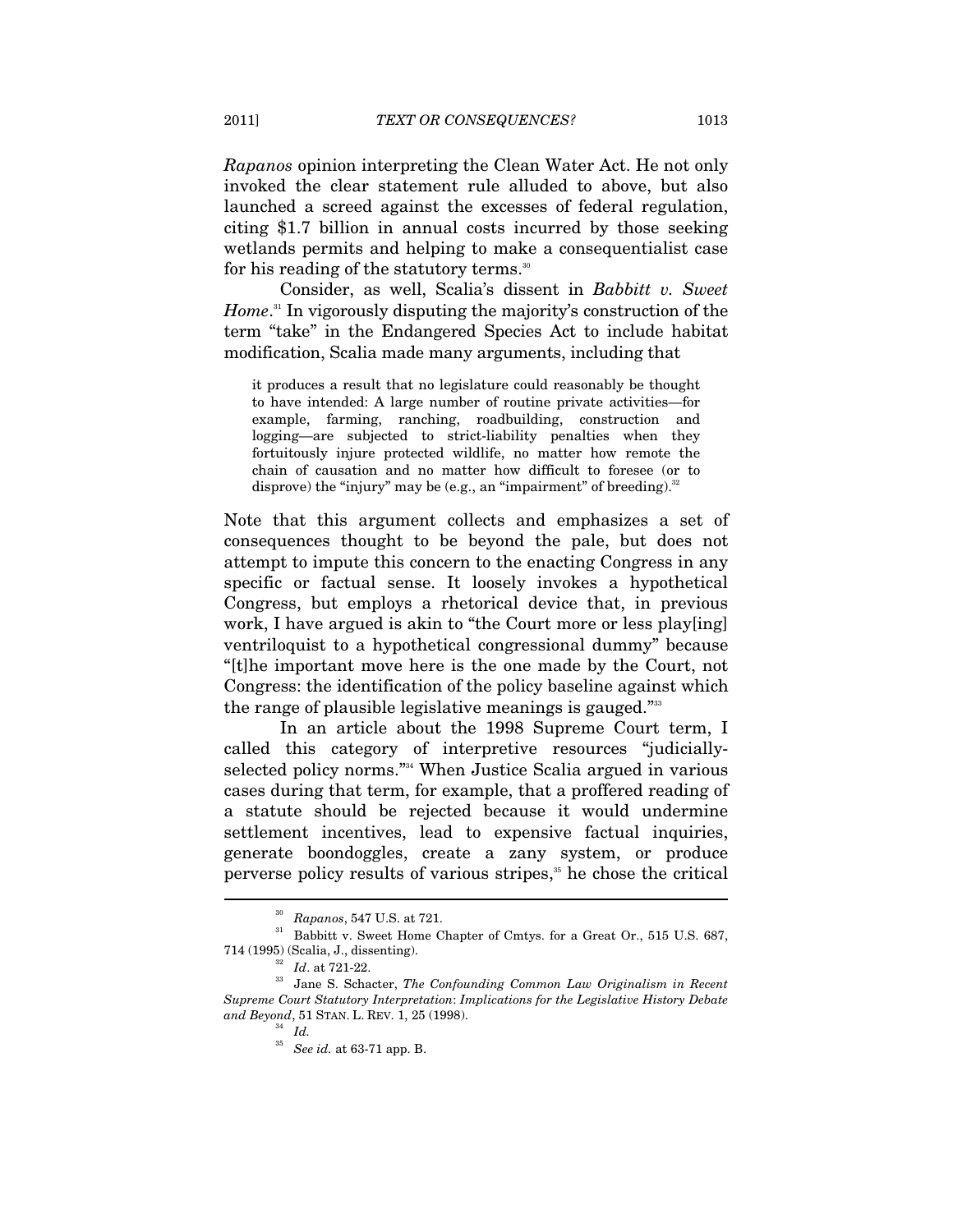policy norm, used it to guide interpretation, and did so in a straightforwardly consequentialist way.

Nor was he alone in using this mode of analysis. To the contrary, I found that mode to be utterly routine—it appeared in 73% of that term's statutory interpretation opinions—and to cross conventional interpretive divides.<sup>36</sup> The regular use of these consequentialist arguments, along with an eclectic array of other resources, prompted me to suggest that the idea of "common law originalism" described the Supreme Court's interpretive practices better than any of the conventional "isms" could.

My own analysis looked only at a single Supreme Court term, but the evidence suggests it was no outlier. Nick Zeppos's analysis of a random sample of Supreme Court cases decided between 1890 and 1990 reflected an eclectic range of resources, as well as significant use of what he called "[c]onsequentialist or practical considerations."37 He found these considerations to be used in nearly one-third of the cases. That is less frequent usage than I found, though still substantial.<sup>38</sup>

More relevant for our purposes, perhaps, is that subsequent scholarly analyses of the Supreme Court's practices in statutory cases have also found frequent use of judicial policy norms.39 Indeed, it has persisted in a variety of substantive contexts.<sup>40</sup> And recent work sheds some new light on the use of these judicial norms. Anita Krishnakumar has disaggregated the category by distinguishing between norms

 $\overline{a}$ 

cites some specific evidence of congressional concern with the relevant consequence. 39 *See* Anita S. Krishnakumar, *Statutory Interpretation in the Roberts Court's First Era: An Empirical and Doctrinal Analysis*, 62 HASTINGS L.J. 221, 224-25, 228-29, 235-38 (2010); Miranda McGowan, *Do as I Do, Not as I Say: An Empirical Investigation of Justice Scalia's Ordinary Meaning Method of Statutory Interpretation*, 78 MISS. L.J. 129, 173 (2008); Alan Schwartz, *The New Textualism and the Rule of Law Subtext in the Supreme Court's Bankruptcy Jurisprudence*, 45 N.Y.L. SCH. L. REV. 149, 150-55, 192-97 apps. A-B (2000); Nancy Staudt et al., *Judging Statutes: Interpretive Regimes*, 38 LOY. L.A. L. REV. 1909, 1911, 1960 (2005). Frank Cross found less frequent usage of practical considerations, but also appears to have used a more restrictive understanding of the term. *See* FRANK B. CROSS, THE THEORY AND PRACTICE OF STATUTORY INTERPRETATION 134-43, 147-48 (2009). 40 *See, e.g.*, Schwartz, *supra* note 39 (bankruptcy); Staudt, *supra* note 39 (tax).

<sup>&</sup>lt;sup>36</sup> *Id.* at 18 tbl.1.<br><sup>37</sup> Nicholas Zeppos, *The Use of Authority in Statutory Interpretation: An Empirical Analysis, 70 TEX. L. REV. 1073, 1097 (1992).* 

<sup>&</sup>lt;sup>3</sup> I suspect the difference is attributable to our having defined the category differently. The operative categories here can be somewhat slippery because, as I suggested above, the rhetoric can be deployed to impute the consciousness of consequences to Congress, not the interpreter. An argument that simply invokes *x* consequence to defeat an interpretation might be counted differently than one that says, "It simply could not have been Congress's intent to produce *x*." In substance, however, they are often the same, and I would treat them as such, unless the opinion cites some specific evidence of congressional concern with the relevant consequence.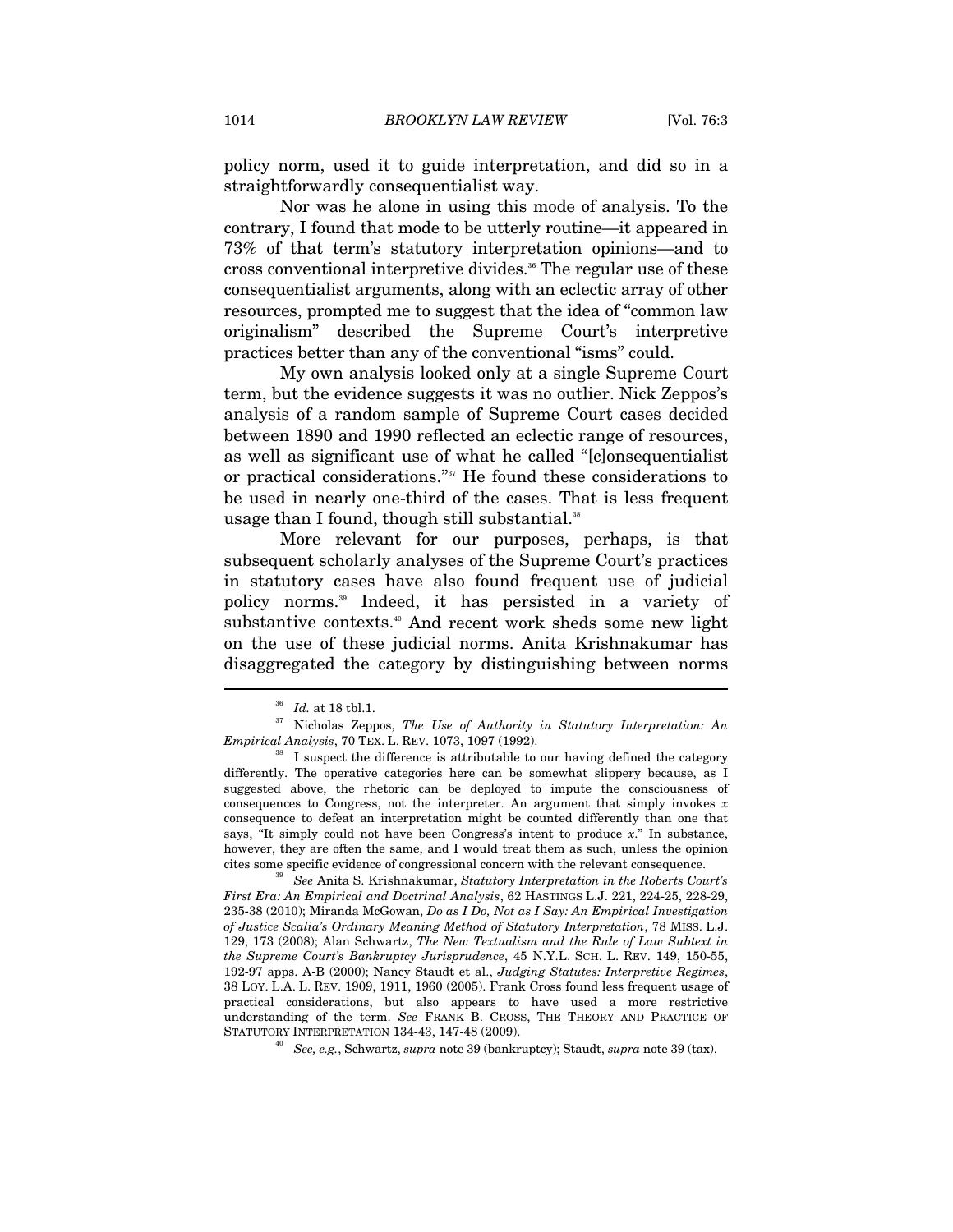oriented toward "legal landscape coherence" and those oriented toward "statute-specific coherence," and has noted that Justice Scalia favors the former category.<sup>41</sup> Her analysis of the early Roberts Court supplies many examples of these kinds of consequentialist arguments, including arguments by Scalia, for whom she found "[p]ractical [c]onsequences" to be the thirdmost used interpretive tool, following only "[t]ext/[p]lain [m]eaning" and "Supreme Court [p]recedent."42

Similarly, in an extended analysis of Scalia's dissents, Miranda McGowan documented that he regularly employed a consequentialist style of argument.43 In her data, this style of argument appeared in some  $70\%$  of the dissenting opinions.<sup>44</sup> She also somewhat disaggregated the category. Canvassing the various dissents, she separated out, for example, what she called "absurdity-lite" arguments that stressed the policy anomalies that would result from a given interpretation; the approach of "[p]utting [p]urposes in Congress's [m]outh"; the appeal to what Justice Scalia often calls "common sense"; and the frequent concern with the "[w]orkability" of different interpretations of the statute.<sup>45</sup> These are recurring interpretive themes, each one in some way focusing on the results thought to flow from a particular reading of statutory language.

### III. CONCLUSION

Given that I am not, myself, a textualist, this might be the point in the paper where you expect me to say "gotcha." And while that is always an attractive possibility, I confess, I think the better response might be something more like "phew." Textualism's ability to be deployed in a consequentialist way is a virtue, not a vice. This hardly cures all of textualism's ills, but the fact that the approach can be, and sometimes is, used with a pragmatic sensitivity to policy consequences is a source of some reassurance against the fears of textualist mindlessness.<sup>46</sup> But

<sup>&</sup>lt;sup>41</sup> See Krishnakumar, supra note 39, at 225-27.<br>
<sup>42</sup> See id. at 250-51 tbl.2.<br>
<sup>43</sup> McGowan, supra note 39, at 175.<br>
<sup>44</sup> Id. at 173.<br>
<sup>45</sup> Id. at 176, 183-88.<br>
<sup>46</sup> See W. Va. Univ. Hosps. v. Casey, 499 U.S. 83, 113 (1 dissenting) (criticizing textualism for interpreting laws through "thick grammarian's spectacles"); BREYER, *supra* note 3, at 91 (textualism is missing necessary context for language); Philip P. Frickey, *From the Big Sleep to the Big Heat*, 77 MINN. L. REV. 241, 250, 258 (1992) (textualism as literalism).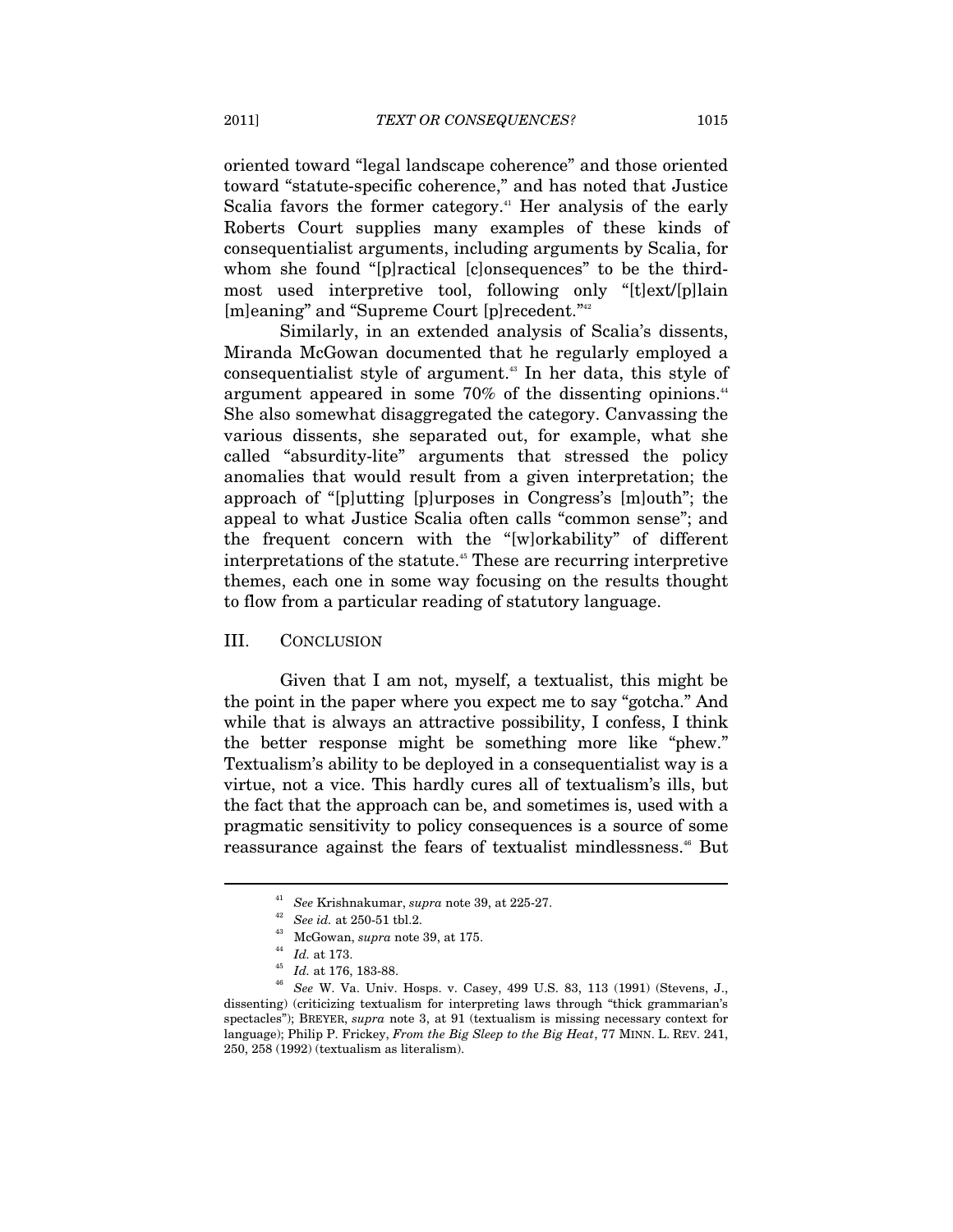its concern with consequences should be acknowledged more forthrightly so that it can be analyzed more systematically. When textualism's defenders—including Justice Scalia—deny this trait and seek shelter in formalist justification alone, productive normative analysis of this sort is more easily avoided. The basic question to be addressed, I suggest, is not *whether* an interpretive approach is consequentialist, but *how* it is. We ought, then, to move from the mode of revelation to one of evaluation—that is, to a mode in which the particular ways that different interpretive methodologies that encourage interpreters to weigh policy consequences can be compared, contrasted, and assessed in careful relation to one another. That is an important set of comparative questions to which scholars might productively turn.

Textualism, intentionalism, purposivism, and virtually any credible approach to statutory interpretation will begin with the language, but the approach will be crucially shaped by how it selects from among the plausible interpretations. That is where, we have seen, the consideration of consequences enters the analysis. Plainly, textualism does not consider consequences in the same way that intentionalism or purposivism does, for it does so by using text and canons as the launching pad for this analysis. Is that the best way to consider consequences? Setting aside questions of candor, it is quite threadbare. It gives the interpreter little with which to work to identify and assess the policy consequences likely to flow from different understandings of the contested statutory langauge.

Given the ubiquity of some form of consequentialist concern across interpretive methods, then, judges, scholars, and lawyers might begin to think more systematically about the appropriate *source* of the norms that will guide interpreters as they sort through arguments about consequences. One obvious source of norms is Congress itself. On this point, the ability of intent- or purpose-based approaches to assimilate information about the policy consequences that Congress sought or feared gives those approaches a functional advantage over textualism. And it suggests the particular utility of legislative history. Moreover, legislative history has a role to play in assessing policy consequences even *without* fully embracing intentionalist or purposivist methods. Putting aside the question of what members of Congress may have wanted, congressional reports and debates reflect a sustained analysis of the relevant policy area. Irrespective of which interpretive theory is chosen, in other words, these reports and debates are